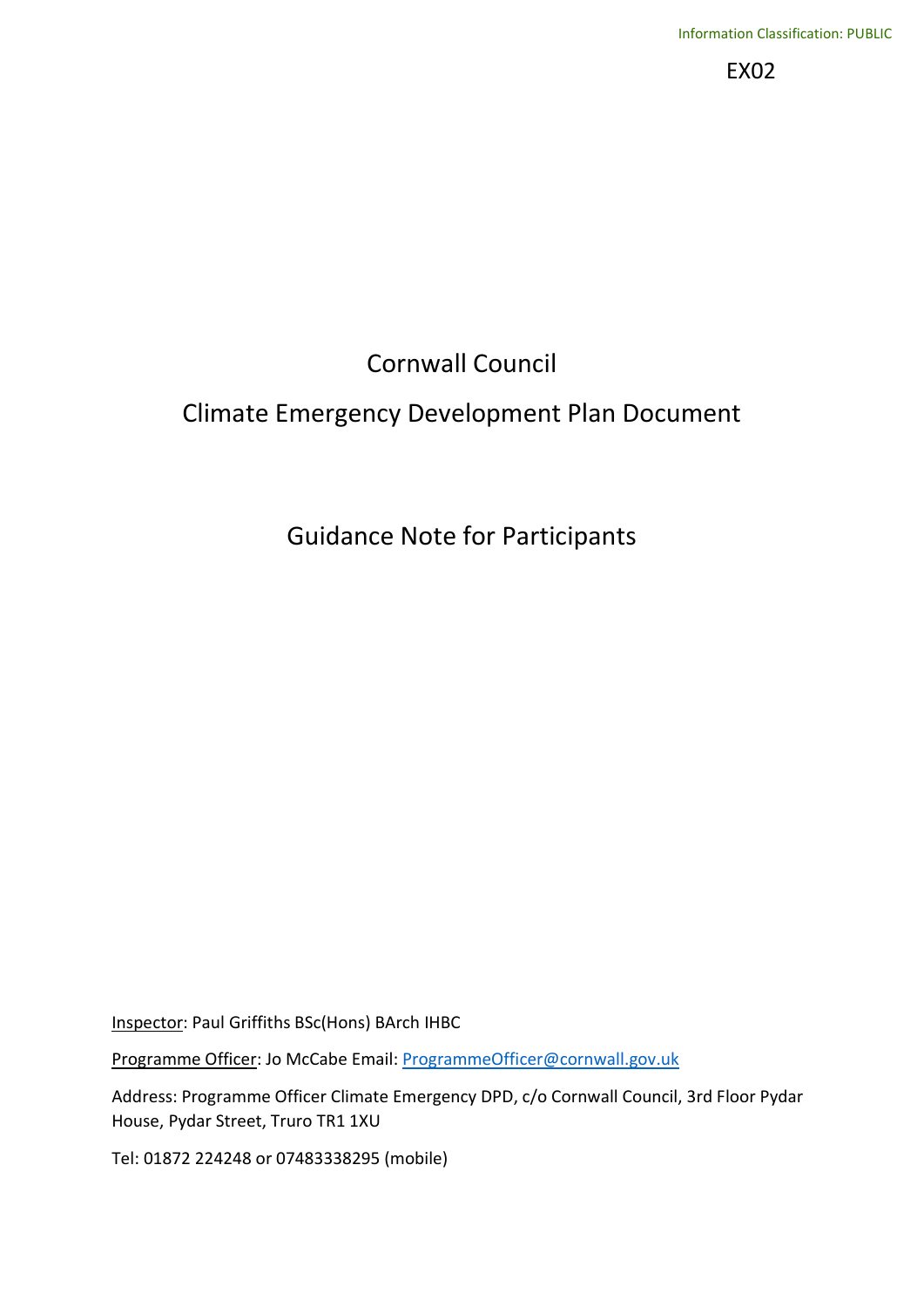EX02

#### INTRODUCTION

I am Paul Griffiths, the Planning Inspector appointed by the Secretary of State to independently examine the soundness of Cornwall Council's Climate Emergency Development Plan Document (DPD). I have prepared this Guidance Note in order to explain various procedural and administrative matters relating to the examination.

The Programme Officer for the examination is Jo McCabe. Her contact details are given on the cover of this note. She is acting as an independent officer for the examination, under my direction. Ms McCabe will be responsible for organising the programme of hearings, maintaining the examination library, recording and circulating all material received, and assisting with procedural and administrative matters. She will also advise on any programming and/or procedural queries. Any matters that the Council, or participants, wish to raise with me, should be addressed to Ms McCabe, in the first instance.

#### PURPOSE AND SCOPE OF THE EXAMINATION

My role is to consider whether the DPD meets the legal and procedural requirements of the Planning and Compulsory Purchase Act 2004 (as amended) and associated Regulations, and whether it is sound in the light of the National Planning Policy Framework (the Framework).

To be found sound, the DPD must be positively prepared; justified; effective; and consistent with national policy.

Those seeking changes to the DPD have to demonstrate why it is not sound and how their suggested changes would make it sound. Representations will be considered insofar as they relate to soundness and legal requirements. However, my report will not refer to representations individually.

At this advanced stage of the process, further changes to the DPD should be limited. The Council cannot itself now make 'Main Modifications'. Any changes needed to remedy soundness problems can only come through a recommendation in my report.

#### THE MATTERS, ISSUES AND QUESTIONS FOR THE EXAMINATION

I have set out the matters that will form the focus of the examination and the various Hearings on the accompanying MATTERS and ISSUES and HEARINGS SCHEDULE document.

This document has been circulated to representors with this Guidance Note and is also available on the Examination webpage. The document also contains a timetable for the Hearings.

Any comments from representors on either the draft timetable, and/or the identified Matters and Issues set out should be sent to the Programme Officer by 16 May 2022.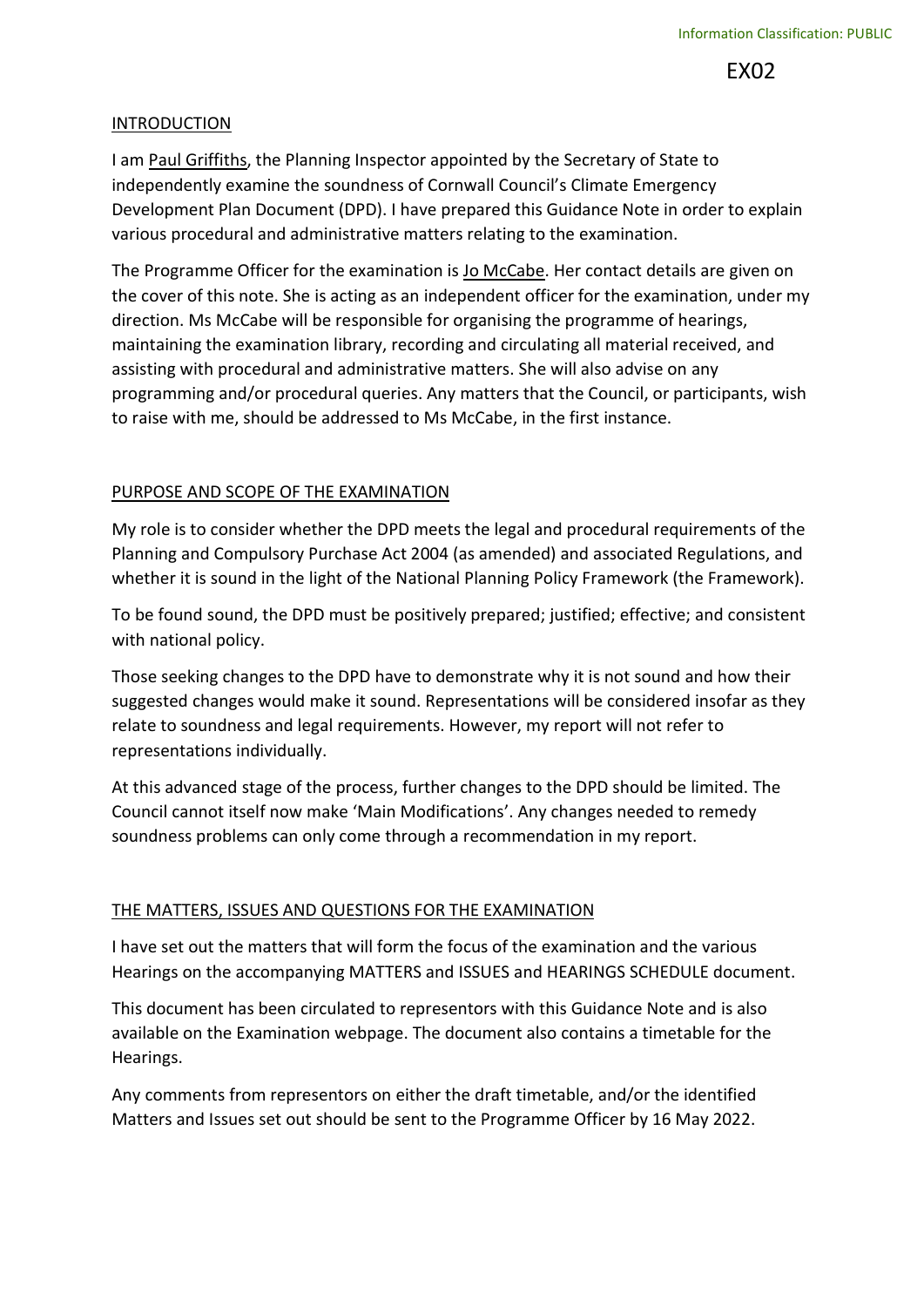EX02

#### REPRESENTATIONS AND WRITTEN STATEMENTS

There are three ways in which the views of representors can be considered:

a) reliance can be placed on the written representation already made; or

b) if it is felt necessary, a written statement responding to the Matters and Issues set out can be submitted; and/or

c) there is the opportunity to participate in the Hearings (see below).

Everyone who has made a representation about the DPD during the pre-submission consultation that took place can either rely on what they have already submitted in writing or may, if they so wish, now submit a further written statement. There is no need to prepare a further statement if all the points are already covered in the original representation.

For those who choose to prepare and provide statements, they should directly address the points identified in the Matters and Issues.

All statements from representors should:

a) relate solely to the matters raised in their earlier representation;

b) explain which particular part of the DPD is not sound;

c) explain why it is not sound by reference to the Framework; and

d) explain the precise change or adjustment that is being sought.

From the Council, a written statement in response to all the Matters and Issues is required. These statements should include full and precise references to the evidence base to justify the policy approach and demonstrate that the DPD is sound. They should also include references to any 'Main Modifications' the Council considers necessary to make the DPD sound and set out the Council's position on changes sought by others, where relevant.

All written statements should be succinct, avoiding unnecessary detail and repetition. There is no need to quote verbatim from the DPD, national policy, or the Core Documents – clear references will suffice. Nonetheless, it is vital that the fundamental elements of cases are set out clearly and concisely, since the Hearings are not the place for new points, or evidence, to be presented for the first time.

It should be noted that it is not my role to 'improve' the DPD. I can only recommend 'Main Modifications' to rectify issues of soundness.

Representors should attempt to reach agreement on factual matters and evidence before the Hearings start and I strongly encourage everyone to maintain a dialogue with the Council, and other participants, in advance of the Hearings. Statements of Common Ground can be especially helpful and are strongly encouraged.

Two paper copies of each written statement (at A4 with any larger plans or the like folded down to A4) should be sent to the Programme Officer. Where possible, an electronic copy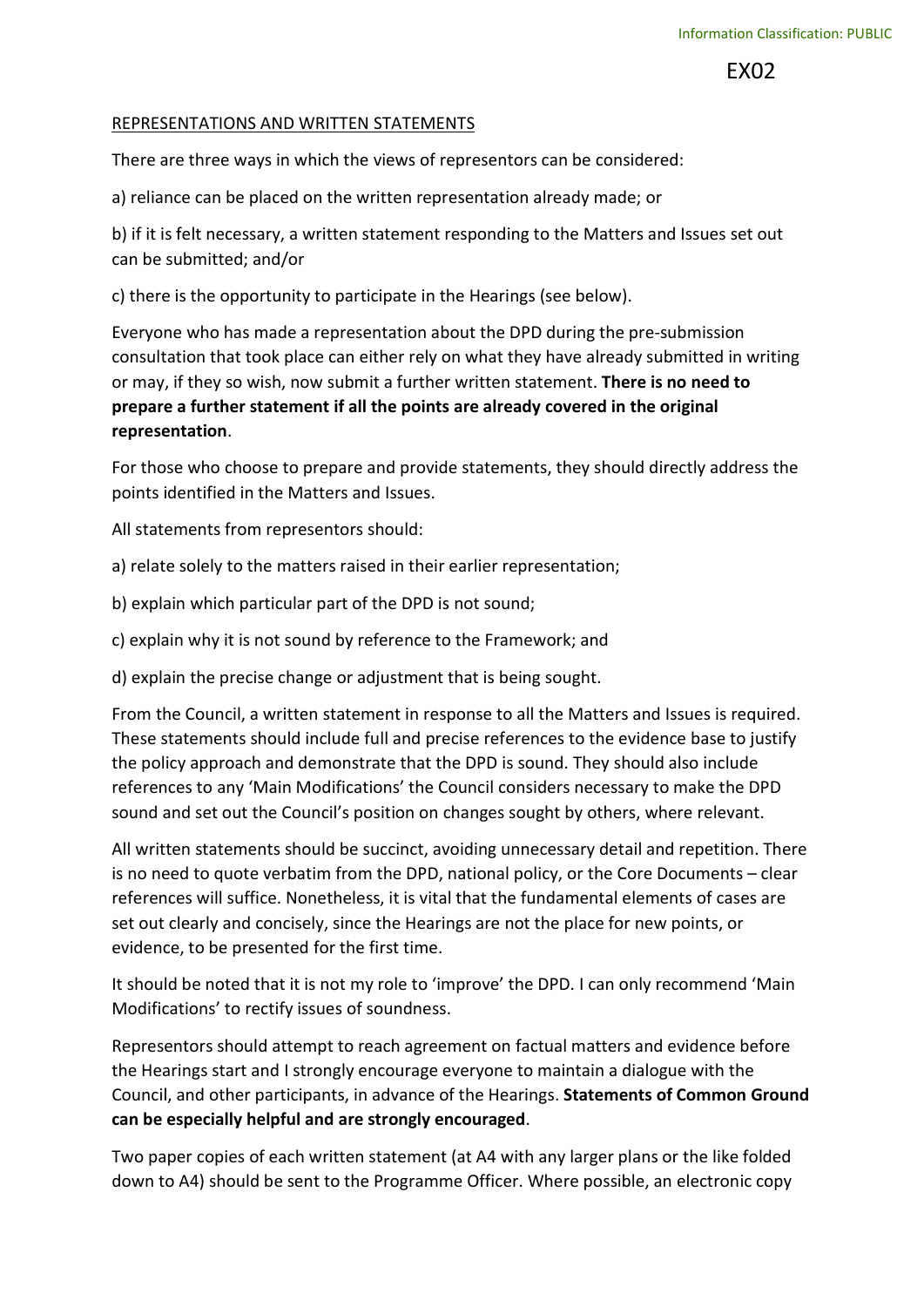should also be provided. Statements should be no longer than 3,000 words on each matter. Statements that are excessively long or contain irrelevant or repetitious material may be returned. Any technical evidence should be limited to appendices and clearly relate to the case being made.

## Paper copies of all statements must be received by the Programme Officer by 7 June 2022.

If written material is not provided by this deadline, the Programme Officer will assume that written statements are not being provided.

Participants should adhere to the timetable for submitting written statements. Late submissions and additional papers are unlikely to be accepted, in particular on the day of the relevant Hearing, since this can cause disruption and result in unfairness, and may lead to an adjournment.

I will not accept any further representations or evidence after the Hearings have finished unless I specifically request it. Any unsolicited material is likely to be returned.

## PARTICIPATION AT HEARING SESSIONS

Only those who have made representations seeking to change the DPD have a right to appear before, and be heard by, the Inspector. However, it is important to stress that written representations carry the same weight as those made orally at a Hearing. Consequently, participation at a Hearing session is only necessary, if in the light of the Matters and Issues identified, you have specific points that you wish to make.

People who are able to participate in the forthcoming Hearing sessions are those who made representations seeking to change the DPD under Regulation 20 (that is when the Council invited representations before submitting the DPD for examination) where their representation relates to a point that is among the matters for the examination.

If you have the right to be heard, and you wish to exercise that right, then you should contact the Programme Officer by 5pm on 7 June 2022 indicating the appropriate Matter and Issue and the session you wish to attend (see the Programme). You will need to do this regardless of what you may have indicated previously. Please note that if you do not contact the Programme Officer by that date it will be assumed that you do not wish to appear and be heard, and you will not be listed as a participant. You should only request to be heard at a Hearing session if you have made a relevant representation seeking a change to the DPD. The Hearing sessions are however open to anyone to observe.

## THE HEARINGS SESSIONS

The Hearings sessions will start at 1000 on 21 June 2022. They will be held at the Atherton Suite (Old Post Office Building), Falmouth Town Council, The Moor, Falmouth TR11 2RT.

Every effort will be made to keep to the timetable, but late changes may be unavoidable. Priority will be given to starting the discussion on each matter at the appointed time, and it may be necessary to extend the discussion in the afternoon session. The Programme Officer will endeavour to inform the participants of any late changes to the timetable, but it is the responsibility of the participants to keep themselves up to date with the arrangements and